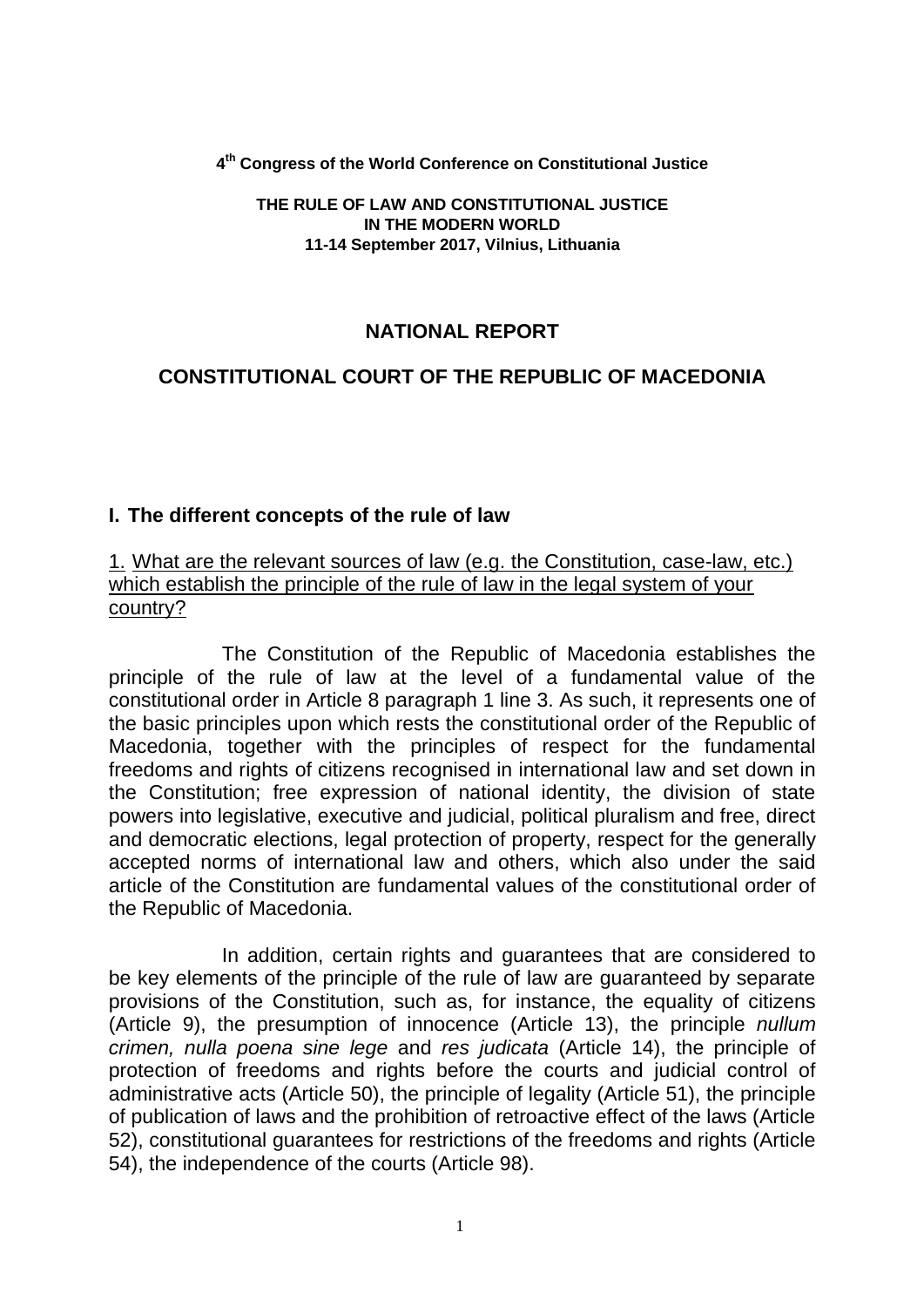#### 2. How is the principle of the rule of law interpreted in your country? Are there different concepts of the rule of law: formal, substantive or other?

In legal theory and science of constitutional law, several authors have dealt with conceptual determination and interpretation of the principle of the rule of law, which in theory is often equated with the notion of a state ruled by law.

For Prof.Shkarikj, the rule of law and state ruled by law are not identical terms, although they have some points in common. The notion of the rule of law is based more upon the natural law and the notion of a state ruled by law on positive law. Consequently, the first concept puts the emphasis on the nature of things, and the latter on the functions of the legal system and the formal signs of the constitution and laws. Prof. Shkarikj finds the common points between these two notions in insisting on the supremacy of law and legality in the actions of state authorities. According to him, from the standpoint of human freedoms and rights, more acceptable is the notion of the rule of law rather than a state ruled by law, for a reason that the first notion stronger emphasises the primary role of the citizen and the latter the state power. The rule of law is based on several postulates: first, the primary importance of human rights and freedoms; second, the existence of limited state power; third, the separation of powers into legislative, executive and judicial; fourth, an independent judiciary; and fifth, legal certainty of the individual and citizen (Prof. Dr. Svetomir Shkarikj - Gordana Siljanovska- Davkova, "Constitutional Law", "Kultura", Skopje, 2009).

Prof. Gordana Siljanovska-Davkova believes that the rule of law is based on man's freedom and his right to independently develop his own capabilities, using the law and the legal system. In this context, the rule of law emerges as a form of human freedom, not as a form of its restriction (Gordana Siljanovska-Davkova, Democracy and Globalisation - between Rule of Law and Rule of Men, Pravni zivot, no.12, 4/2006).

According to Prof. Renata Treneska-Deskoska, in the most general sense, the rule of law, as a principle of law with limited and controlled political power, can be equated with constitutionalism. However, they are not the same. Despite its complexity, the rule of law is narrower principle and theory of constitutionalism. To elaborate on the content of the rule of law means to explore the legal foundations of constitutionalism in relation to political institutions (Prof. Renata Treneska-Deskoska, "Rule of law" or "Rule of man"?! - Politicka misla, 13/2006).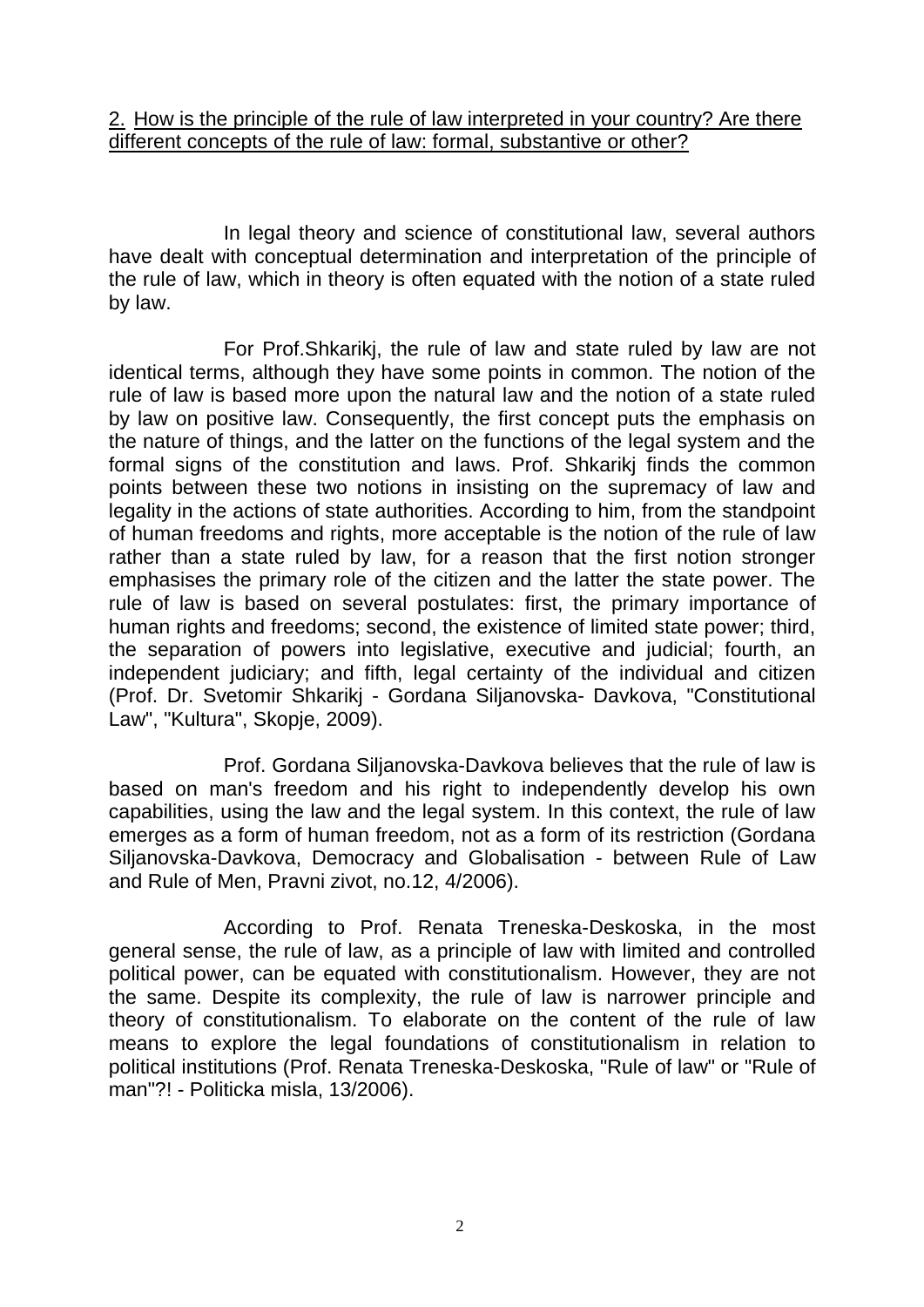#### 3. Are there specific fields of law in which your Court ensures respect for the rule of law (e.g. criminal law, electoral law, etc.)?

The principle of the rule of law has particular significance in criminal law, given that the important principles of criminal law such as the principle *nullum crimen nulla poena sine lege, ne bis in idem, lex mitior,* the principle of prohibition of retroactive effect of criminal laws, are considered to represent constituent elements of the concept of the rule of law. Below are listed several cases in which the Constitutional Court of the Republic of Macedonia found violation of the above principles, thus affirming the rule of law in the field of criminal law. What the Constitutional Court particularly emphasises in its constitutional jurisprudence is the requirement for clarity and precision of criminal law norms which gains special significance in criminal law due to its repressive nature and possibility of prejudice to the rights and freedoms of the individual.

In one of the more recent cases - **U.br.87/2015 1** the Constitutional Court repealed the transitional and final provision of the Law on Misdemeanors, which it found to have a retroactive effect, to be vague and imprecise and therefore contrary to the principle of the rule of law.

With its **Decision U.br.228/2005<sup>2</sup>** of 5 April 2006, the Constitutional Court annulled Article 38-e of the Criminal Code ("Official Gazette of the Republic of Macedonia" nos.37/1996, 80/1999, 4/2002, 43/2003, 19/2004 and 81/2005) which foresaw the possibility of replacing imprisonment with a fine. The Court held that the provision was contrary to the Constitution and the principle of the rule of law because it deviated from the overall concept of the penal system governed by the positive legislation.

<sup>&</sup>lt;u>.</u> <sup>1</sup> The Court stated that: "*The principle of the rule of law obliges the legislator to design precise, unambiguous and clear norms, because only such legal norms could represent a solid basis for action by state authorities, which means that only clear and precise norms guarantee legal certainty to citizens as part of the principle of the rule of law. The rule of law implies consistent application of the legislation, which should be general, precise and unambiguously formulated rules. This is especially*  important in the field of criminal law given the repressive nature of criminal law sanctions and their *potential to penetrate the fundamental human rights."* 2

In terms of the principle of the rule of law, in its Decision the Court held: *"The principle of the rule of*  law and a state ruled by law are two fundamental postulates of constitutional order. With the *emergence of written constitutions these two principles are laid down as basic principles of the constitutional order. Hence, the establishment of the rule of law as a basic fundamental value of the constitutional order of the Republic of Macedonia means acceptance of the principles of modern constitutionalism. The rule of law and a state ruled by law leave no room for their separation in both theoretical and practical aspects. The establishment of the legal order of the state is a civilisational value so that the rule of law as one of the fundamental values of the constitutional order of the Republic of Macedonia also means constituting order in which law will be the ground for action by all and everyone, including the state."*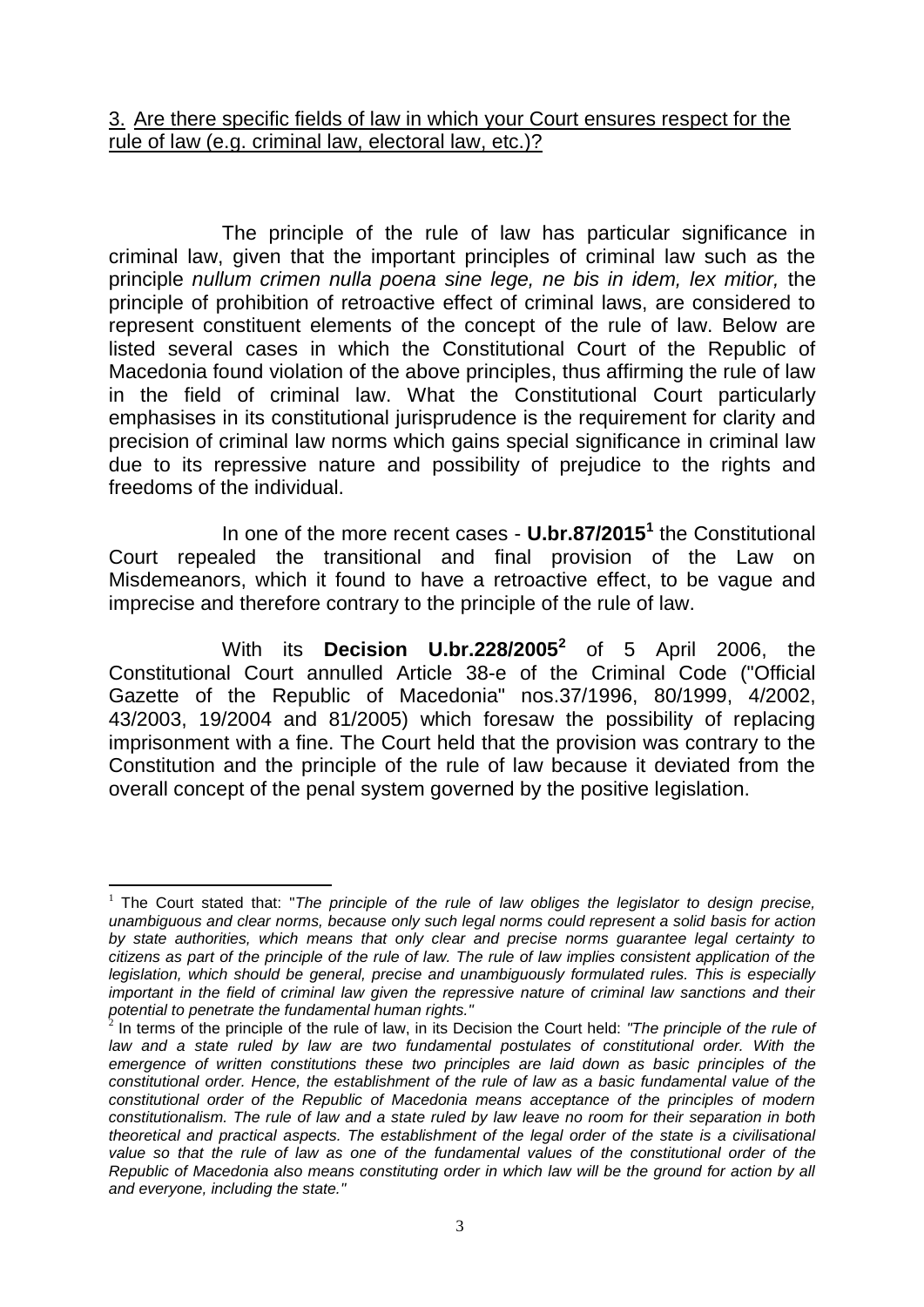With its Decision **U.br.210/001 3** of 6 February 2002, the Constitutional Court repealed the provision in Article 101 paragraph 2 of the Criminal Code ("Official Gazette of the Republic of Macedonia" nos.37/96 and 80/99), which envisaged the possibility for the legal consequences of the conviction to be automatically implemented, by force of law. As a consequence of this decision of the Constitutional Court, later the Court repealed provisions in many laws that restricted the exercise of a right of the citizen because of a conviction for a punishable offence, which restriction occurs automatically, by force of law, not on the basis of a concrete court decision.

#### 4. Is there case-law on the content of the principle of the rule of law? What are the core elements of this principle according to your case-law?

In both the Constitution of the Republic of Macedonia and in the constitutions of most European countries the principle of the rule of law is not defined by constitutional standards, but its content can indirectly be derived from other constitutional provisions (the principle of constitutionality and legality, the principle of publishing laws, the prohibition of retroactive effect of the law, the presumption of innocence, judicial independence, judicial protection of rights, judicial review of administrative acts) or from certain principles that are not expressly set forth in the Constitution and for which there is generally accepted consensus that are important elements of the rule of law (principle of clarity and precision of the legal norms, legal certainty, prohibition of arbitrariness). Almost all these listed items are considered to determine the content of the rule of law, as stated in the Report of the Venice Commission of the Rule of Law (document CDL-AD (2011) 003rev, paragraph 41 of the Report).

Considering the fundamental role of constitutional courts in the protection of constitutional values and principles through achieving their main role - abstract control of constitutionality and legality, constitutional courts emerge as an important guarantee for the realisation of the principle of the rule of law. In the absence of closer and more specific definitions of the said principles in the constitutional text, case-law of constitutional courts appears as an important source for their further development and operationalisation.

1

 $3$  The Court, based on the principle of the rule of law as a fundamental value of the constitutional order, in its decision indicated that: "*the legal consequences of the conviction cannot be automatically implemented by force of law, but it can be done only by a final court decision, that is, penal-legal relation is exhausted in relation to the offence and the sentence imposed by court on its perpetrator and that further consequences from its execution, that is, conviction for that offence consisting in restricting the rights of citizens are not permitted, unless expressly defined by the Constitution*."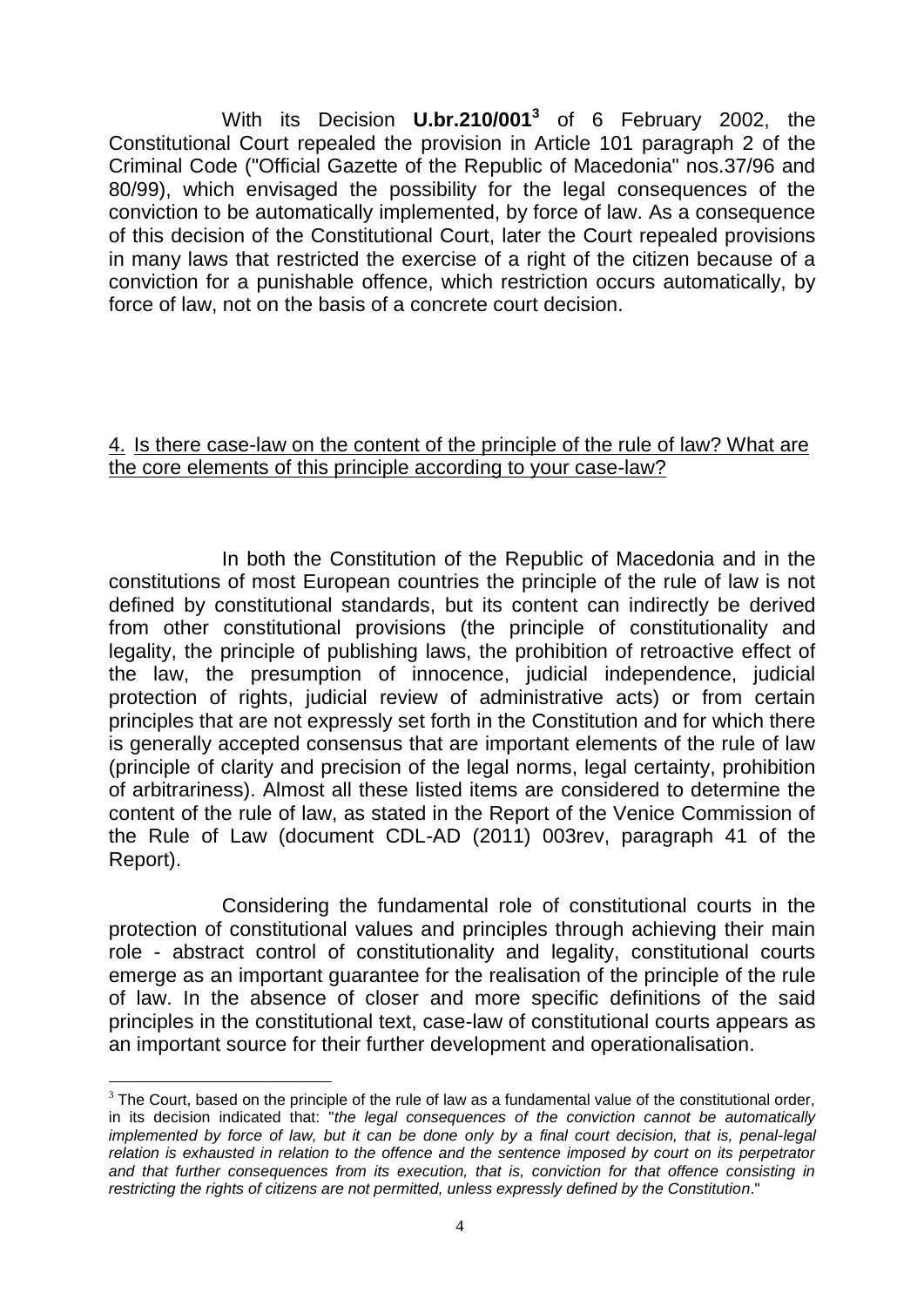1. The most common cases in which the Constitutional Court of the Republic of Macedonia finds a violation of the principle of the rule of law are those in which the Constitutional Court finds that the legislator, in the legal regulation of certain matters, has not respected the **requirement for clarity and precision of legal norms** as an element of the rule of law. This principle, according to the jurisprudence of the Constitutional Court is particularly important in the laws governing the exercise of human rights and freedoms.

As an example of constitutional case-law can be cited the **Decision U.br.98/2003<sup>4</sup>** of 17 December 2003 in which the Court repealed a provision of the Law on Internal Affairs that as a condition of employment at the Ministry of Interior in addition to the general conditions envisioned special requirements such as decency, enjoying the honor and reputation and behavior guaranteeing to consciously and honestly perform the entrusted tasks and duties. In its Decision the Court indicated that the principle of the rule of law implies domination of objectified legal norm which must necessarily determine objective facts to assess the fulfillment of certain conditions on which the exercise of rights depends. The norm which because of its vagueness and imprecision provides an opportunity for arbitrary application is contrary to the principle of the rule of law.

2. In the context of this issue is the accepted view in the case-law of the Constitutional Court, which is always insist on and that is that **citizens' rights and conditions for their exercise may be regulated only by law and not by a bylaw**. In the view of the Constitutional Court, by-laws adopted by the Government, ministries and other administrative bodies, as well as the independent regulatory bodies can only work out legal provisions aimed at their application, but not determine rights and obligations, nor prescribe new conditions and criteria for their exercise beyond the legal requirements and criteria. This leads to violation not only of the principle of the rule of law, but also of another important principle - the principle of separation of powers-, which is also a fundamental value of the constitutional order of the Republic Macedonia. As an example of constitutional case-law can be cited **Decision U.br.237/2009<sup>5</sup> of 28.04.2010** with which the Constitutional Court repealed provisions of the Law on Salaries of Judges and the Rules of Procedure and Criteria for Monitoring and Evaluation of the Performance of Judges adopted by the Judicial Council of the Republic of Macedonia.

1

<sup>4</sup> According to the Court: *"The impugned provision contains no objective standards as to who is and who is not fit to work in the Ministry of the Interior, which behaviour makes a person unworthy, what are the criteria to be designated that a person will the whole life act as he has behaved before, and what makes these criteria reliable... The Court holds the view that the provision is ambiguous, insufficiently defined and determinable, and in the absence of precise and clear criteria it creates a room for arbitrariness that questions the principle of the rule of law."*

<sup>5</sup> The Court in its Decision indicated that: *"The criteria are determined by law, and a bylaw further develops the same, which principle is in line with the principle of the rule of law and the separation of powers into legislative, executive and judicial, as the fundamental values of the constitutional order of the Republic of Macedonia."*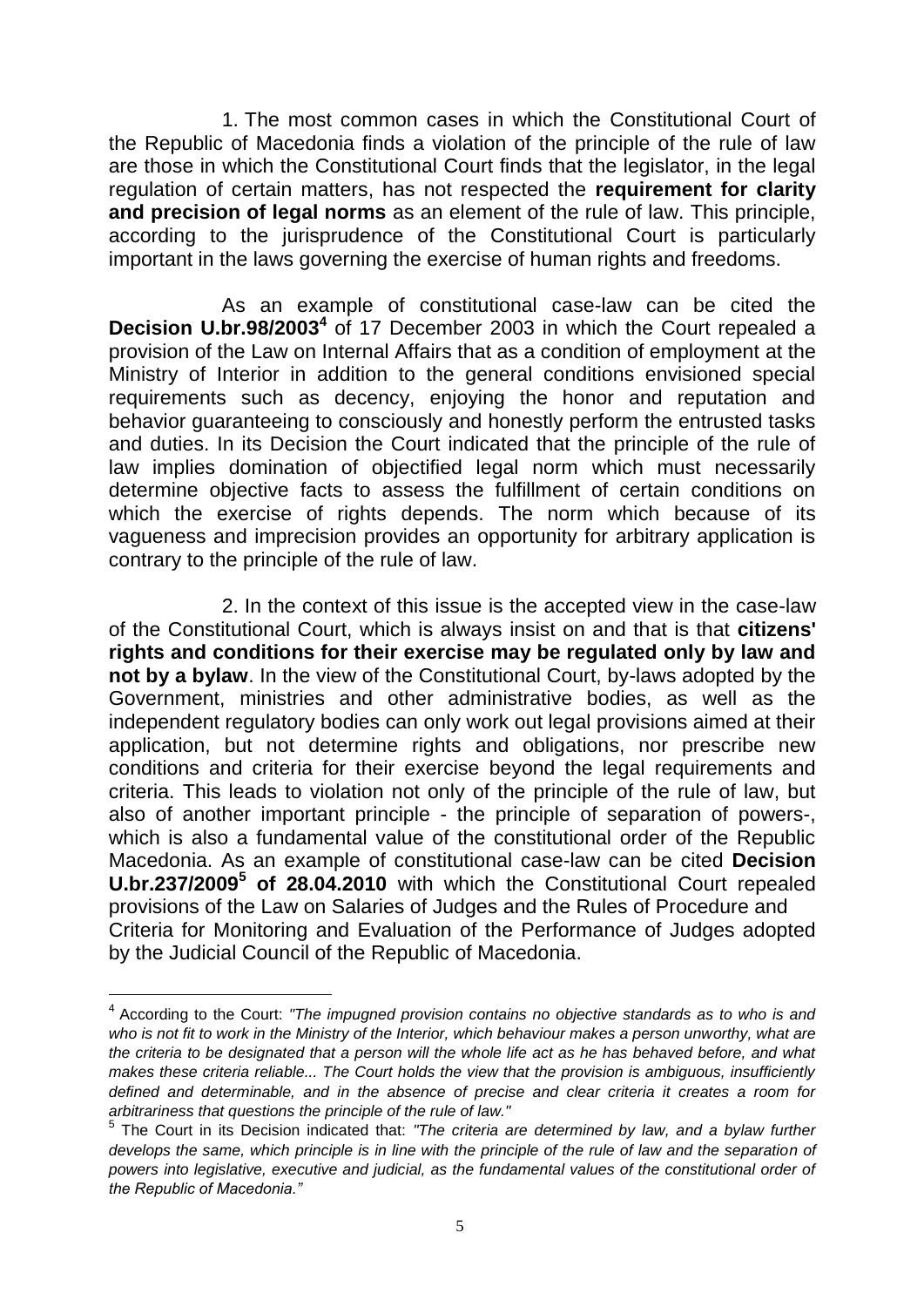3. The Constitutional Court in many of its decisions also held that the principle of **proportionality** is an element of the principle of the rule of law. The Court found violation of the constitutional principle of the rule of law when the legal norms established certain obligations for citizens that represent an additional burden on citizens and which the official authorities can realise in a faster and easier way. As an example can be cited the obligations for citizens to submit proof of a criminal record, that is, no criminal record, as a condition for acquiring certain rights, the obligation for the citizen to submit proof of regular payment of tax liabilities or obligations for reporting unlawful conduct before the inspection bodies.

In its Decision **U.br.103/2010 6** of 22 December 2010 the Constitutional Court found it contrary to the principle of the rule of law for a citizen who as unemployed begins to work without an employment contract, to immediately notify in writing the competent inspection authority, for which a minor offence liability and fine of 200 euros were envisaged.

As disproportionate and contrary to the principle of the rule of law, the Court also repealed the provision which in addition to the interest for late payment of tax liability also envisaged an increase in tax debt. Although this measure was legitimate according to the Court in order to establish tax discipline, the specific measure by which the legislator wanted to achieve this goal the Court assessed as disproportionate because it represented a multiple burden on the citizen on the same ground (**Decision U.br.237/2006** of 21 November 2007).

The Court found a violation of the principle of proportionality in assessing the constitutionality of the provision of the Law on Passports which restricted the right of citizens to leave the country. The Court abolished the provision as incompatible with the Constitution on the grounds that the confiscation of the passport of a person who was forcibly returned or expelled from another country for acting contrary the regulations for entry and residence in that State is a restriction on the right of these people to leave their own country and travel to any other foreign country, which is disproportionate and excessive and beyond the limits of this right under Article 27 paragraph 3 of the Constitution of the Republic of Macedonia (**Decision U.br.189/2012** of 25 June

<u>.</u>

<sup>&</sup>lt;sup>6</sup> The Court found that: "... *this obligation of the citizen is not in accordance with the Constitution of the Republic of Macedonia. This is because the citizen cannot get established such obligations, because the control of employers in concluding employment contracts may be performed by competent state institutions only, that is, the State Inspectorate of Labour, but in no case could it be borne by the employee. The Court held that although the purpose of the measure is legitimate - disabling unconscientious employers to carry out the exploitation of labor and prevent avoidance of obligations stipulated by the law, "the specific way by which the legislator wanted to achieve the goal of establishing social discipline, according to the Court is disproportionate and also a burden on the citizen or employee. Hence, the obligation established by the Law on the employee is a violation of the constitutional principle of the rule of law and legal certainty of citizens because this obligation is not aimed at providing greater certainty in the area of labor relations."*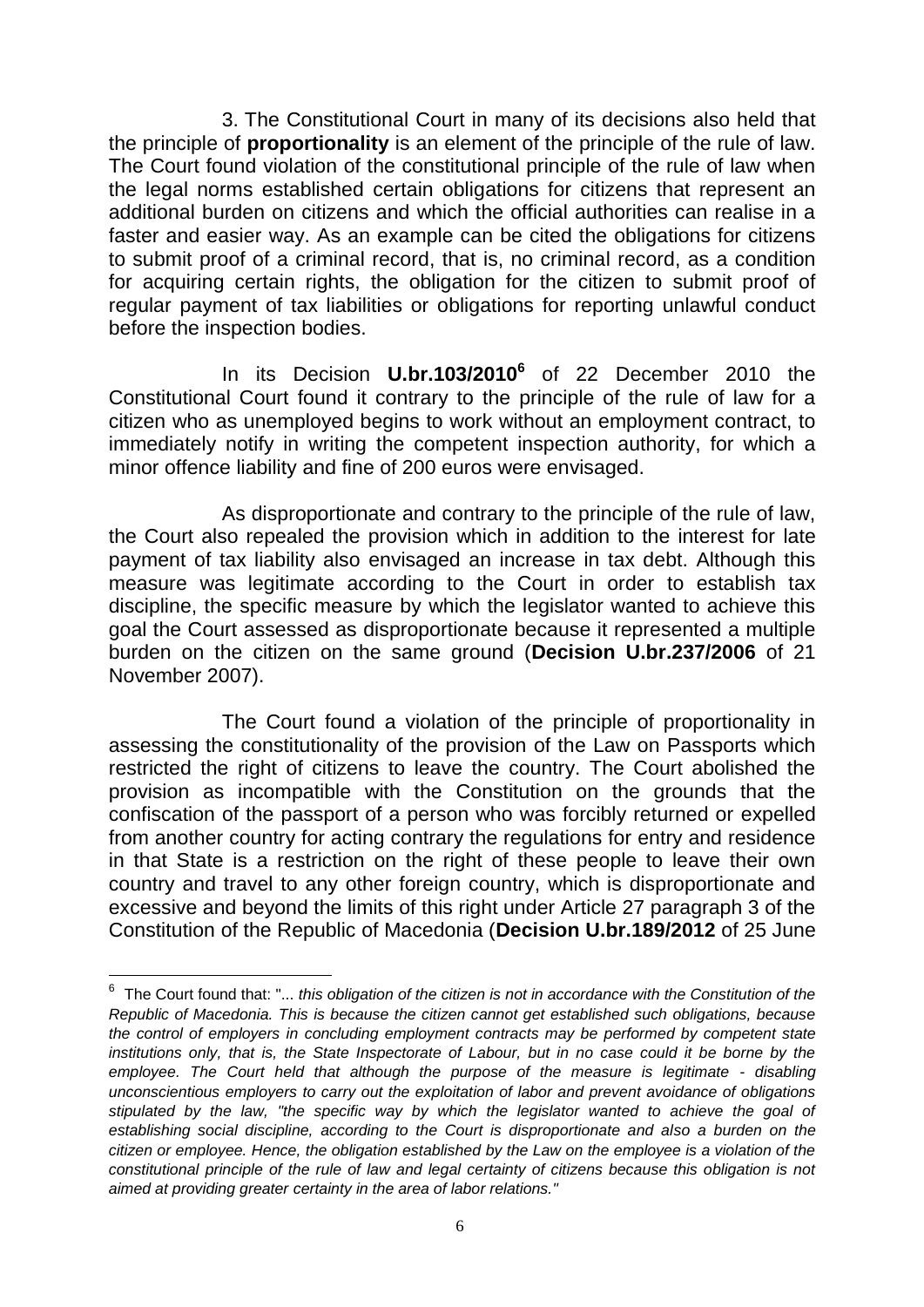2014).

<u>.</u>

4. An important element of the principle of the rule of law is the **equality of citizens** and prohibition of discrimination. The rule of law means that the law applies equally to all, without any privileges for certain individuals or groups. The Constitutional Court of the Republic of Macedonia in its constitutional jurisprudence has located violation of the principle of the rule of law when the legal norms put certain categories of citizens into a privileged position compared to other citizens in terms of exercising the same rights (eg. the right to pension, right to salary, etc.).

One of the more important decisions in relation to this is the **Decision U.br.191/2005<sup>7</sup>** of 12 April 2006, with which the Constitutional Court abolished provisions of the Law on MPs which foresaw more favourable and privileged conditions for obtaining a pension for MPs in the Assembly of the Republic of Macedonia.

5. The principle of the rule of law in its content includes also the elements such as the right of appeal, that is, the right to an **effective remedy and the right of citizens to judicial review of the legality of administrative acts,** which in the legal system of the Republic of Macedonia is realised by the institute administrative dispute decided by the Administrative Court. With its **Decision U.no.231/2008**<sup>8</sup> of 16 September 2009 the Constitutional Court repealed a provision of the Law on Administrative Disputes which regulated the right of appeal in procedures in administrative disputes incompletely and

<sup>7</sup> *"The right to equality is one of the fundamental legal principles enshrined in the Constitution of the Republic of Macedonia. This right encompasses two elements: first, that all citizens have the right to be treated equally before the law and, secondly, that the law applies equally to all citizens by the state bodies. In other words, the right to equality before the law means protecting citizens from any kind of discrimination in the enjoyment of rights and in the fulfillment of the obligations. The constitutional*  principle of equality obliges the legislator in the regulation of relations to perceive the principle of *equality in a concrete rather than abstract manner through the rule that the equals should be handled equally and unequals unequally. Hence, considering the above, the Court finds that with the impugned legal provisions the legislator established different conditions and manner of exercise of early retirement pension that basically cannot be anything other than acquiring rights under privileged conditions and apply to MPs only, not to all public officials who are in the same social position or to all citizens without giving justified grounds. Thereby the legislator puts citizens in an unequal position, which is in direct contradiction with Article 9 of the Constitution of the Republic of Macedonia."*

<sup>&</sup>lt;sup>8</sup> In its decision the Court held: "The full exercise of the right to appeal is not enough the same to be *envisaged as a remedy, but should be further governed with regard to the deadlines for lodging, the reasons for which it may be filed and the court which is competent to handle it. ... The impugned article of the Law on Administrative Disputes has constitutional defects that do not comply with the principle of the rule of law as a fundamental value of the constitutional order under Article 8 paragraph 1 line 3 of the Constitution. This is because the right of appeal can be exercised restrictively, or as "naked" right through arbitrary rules that do not regulate the specific right to fully or govern the right selectively. The principle of the rule of law in itself contains the principle of legality, which obliges the legislator to formulate precise, unambiguous and clear rules that will eliminate any possibility of confusion, and the based on the constitutional provision is obliged to establish the right of appeal everywhere that it can serve as a corrective to the irregular and unlawful decisions of the courts that finally decide on the rights and obligations and interests of citizens."*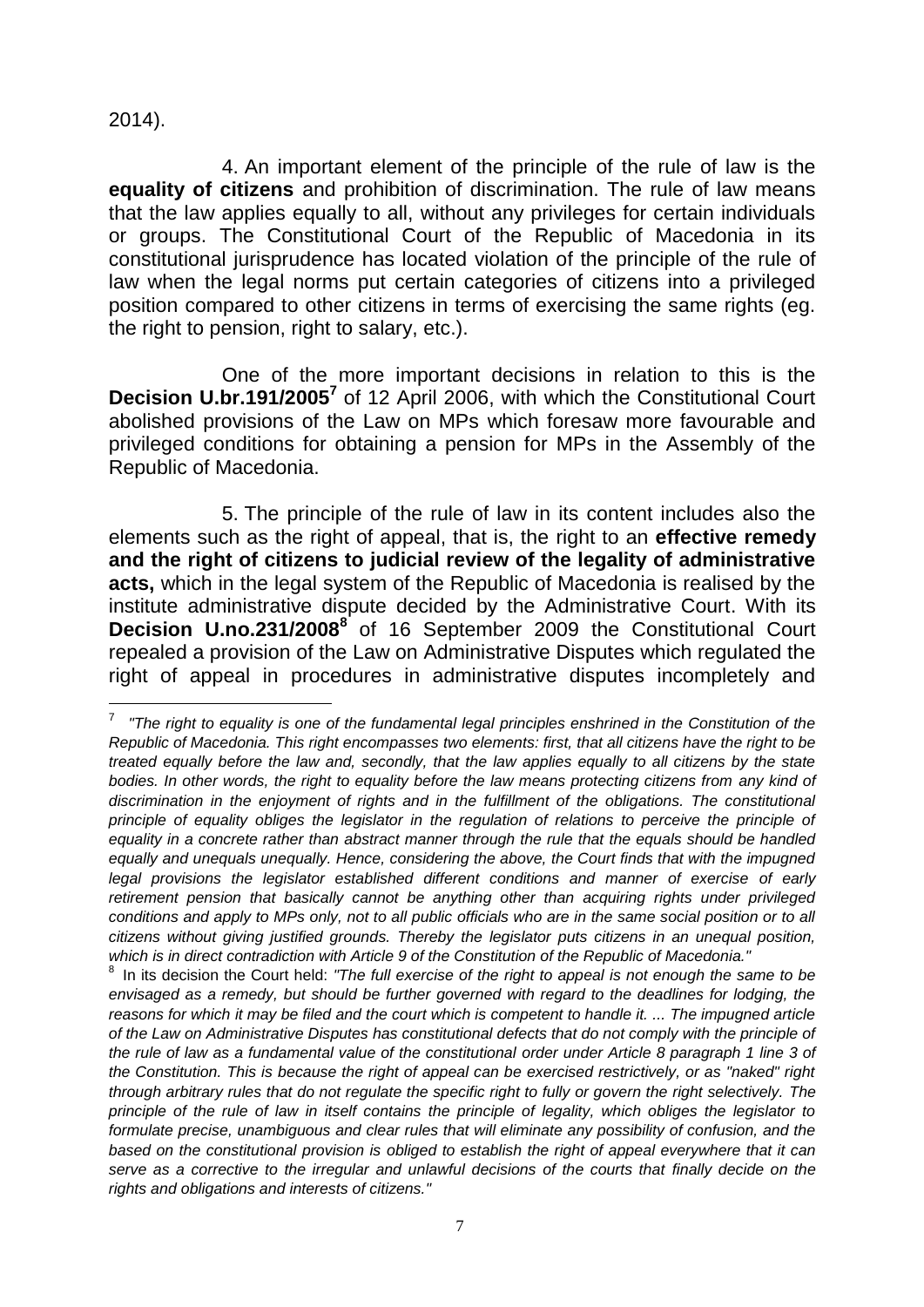selectively.

<u>.</u>

6. The principle of **legal certainty** and protection of **legitimate expectations** are also principles which the Constitutional Court in its case-law derives from the principle of the rule of law. Often these principles come to the fore when the legislator changes the legal regime for the acquisition or exercise of certain rights of citizens (eg. change of conditions for establishment or termination of employment, conditions for the acquisition of social rights<sup>9</sup>, etc.), when often a question can be raised as to the **retroactive effect of the norms**. The view of the Court in these cases is that it is an undisputed right of the legislator when changing the mode of regulation of relations in a separate area to govern the transition from the old to the new regime, but the state should ensure that this transition take place in a way that will not question legal certainty and already vested rights and interests to which they relate.

The Court found violation of the principle of **legal certainty** as an element of the rule of law in the case U.br.237/2006 of 21.11.2007 and abolished the provision of the Law on Tax Procedure which envisaged imprisonment for committing a tax offence, although in the criminal justice system of the Republic of Macedonia imprisonment may be imposed only for a crime, and not for less serious offences such as misdemeanors.

#### 5. Has the concept of the rule of law changed over time in case-law in your country? If so, please describe these changes referring to examples.

The concept of the rule of law in constitutional law theory and case-law in the Republic of Macedonia is relatively new and began to develop in the late eighties and early 90's of the last century with the fall of the socialist social system. The rule of law as a concept was first mentioned as a constitutional term in the current Constitution of the Republic of Macedonia, which was adopted after its independence in 1991, although certain elements that are considered to be an integral part of the principle of the rule of law (such as the principles of constitutionality and legality, judicial protection of rights, principle of legality in prescribing the criminal offences and penalties, the presumption of innocence, the principle of equality of citizens, etc.) were

<sup>9</sup> In its Decision U.br.119/2006 of 27 June 2007, the Constitutional Court stated: *"The impugned provision calls into question the achievement of legitimate expectations, in the present case of the users of the rights arising from the Law on Employment and Insurance against Unemployment, according to the conditions that were stipulated in the then applicable laws for the exercise of the rights*  which the users applied for. This in turn means that the challenged Article 4 of the Law creates a legal *situation, that is, possibility for the law to be applied also to relationships - requests that were submitted before its entry into force, whereby the Law has a retroactive effect. Therefore,not only does the challenged Article 4 of the Law violate the principle of the rule of law, but also the principle of the prohibition of retroactive effect of laws prescribed in Article 52 paragraph 4 of the Constitution."*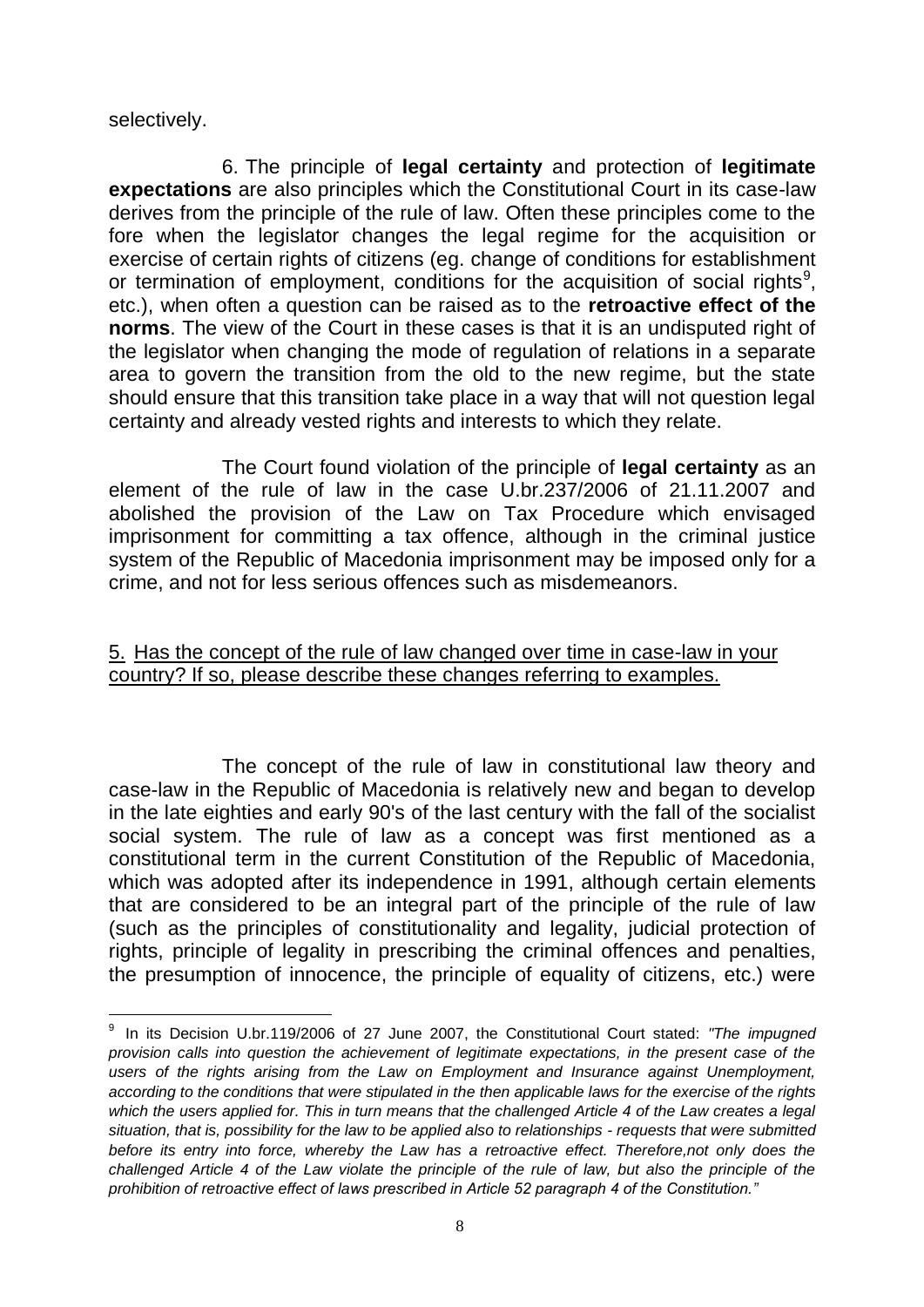envisaged by the Constitution of the Socialist Republic of Macedonia of 1974 which was valid in the previous socialist system.

The analysis of the jurisprudence of the Constitutional Court of the Republic of Macedonia regarding the application of the principle of the rule of law reveals that in the years immediately following the adoption of the 1991 Constitution, the Constitutional Court in its decisions sporadically invoked this principle, thereby mostly the Court merely quoted the provision of Article 8 paragraph 1 line 3 of the Constitution, according to which the rule of law is a fundamental value of the constitutional order, without interpreting the meaning and content of this principle. As late as after 2000, especially in the recent years, has the Constitutional Court not only more frequently invoked this constitutional principle, but also in its decisions has given its interpretation and brought it into connection with other constitutional norms that establish its constituent elements.

#### 6. Does international law have an impact on the interpretation of the principle of the rule of law in your country?

As noted in the previous answers, the Constitution of the Republic of Macedonia does not more specifically define the principle of the rule of law; it is defined as one of the fundamental values of the constitutional order. The content of the concept of the rule of law is developed by the Constitutional Court in its case-law and following the example of the European concept of the rule of law and in particular the case-law of the European Court of Human Rights which in many occasions clearly indicates that this principle inspires the whole Convention and is an integral part of each Party to the Convention.

### **II. New challenges to the rule of law**

#### 7. Are there major threats to the rule of law at the national level or have there been such threats in your country (e.g. economic crises)?

As the case with most countries in the world has been the Republic of Macedonia has also been confronted with the economic crisis in the recent years, but it seems that it has not had a strong impact on the rule of law. This is for a reason that in the Republic of Macedonia no drastic legislative and regulatory measures have been adopted (such as, for instance, salary restriction, limitation of public spending, layoffs in state institutions) as has the case been in many European countries, which legislative measures have been challenged before the constitutional courts.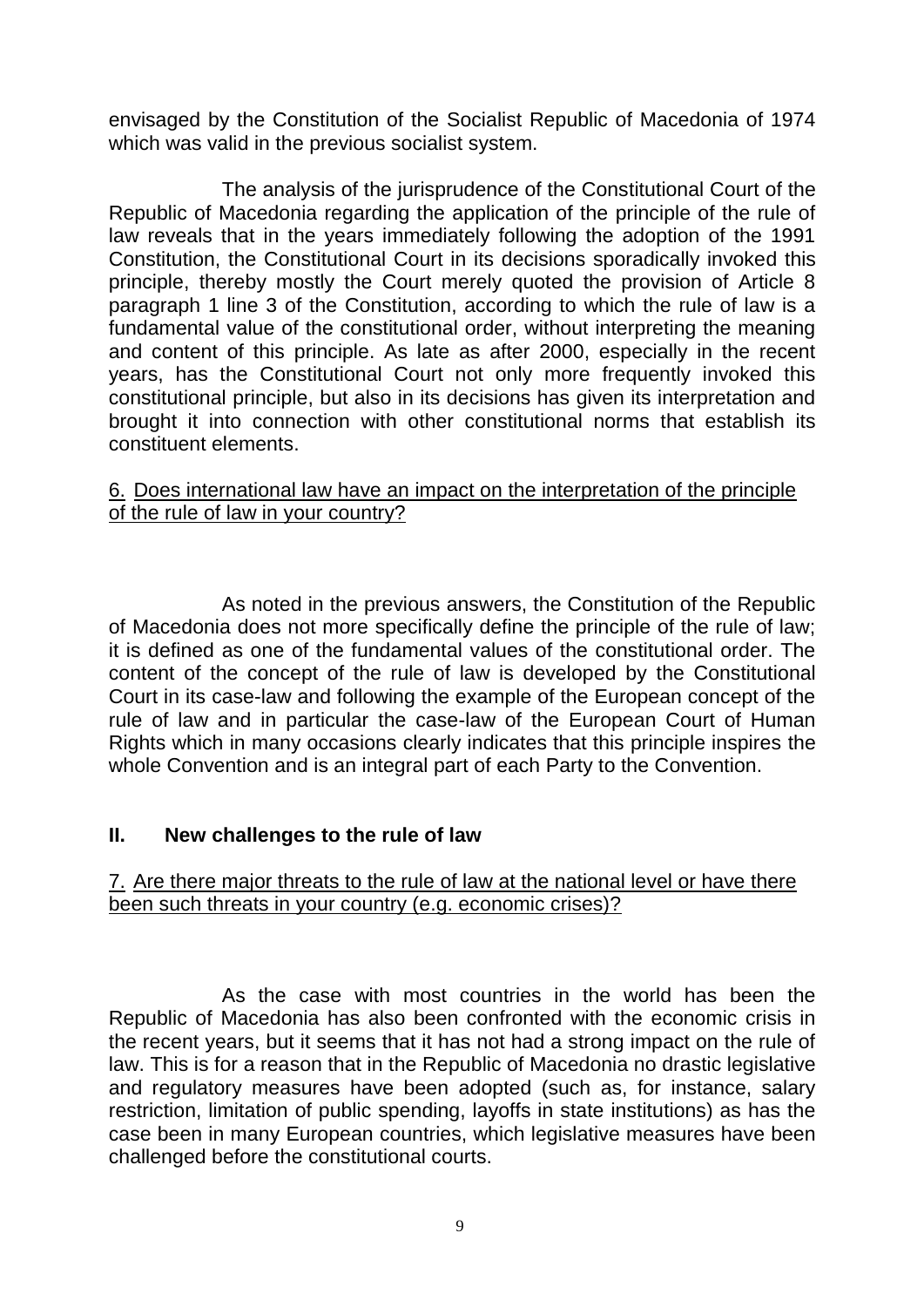# 8. Have international events and developments had a repercussion on the interpretation of the rule of law in your country (e.g. migration, terrorism)?

No such impact has been observed so far.

9. Has your Court dealt with the collisions between national and international legal norms? Have there been cases of different interpretation of a certain right or freedom by your Court compared to regional/international courts (e.g. the African, Inter-American or European Courts) or international bodies (notably, the UN Human Rights Committee)? Are there related difficulties in implementing decisions of such courts/bodies? What is the essence of these difficulties? Please provide examples.

Article 118 of the Constitution of the Republic of Macedonia stipulates that: The international agreements ratified in accordance with the Constitution are part of the internal legal order and cannot be changed by law. Article 8 of the Constitution, which establishes the fundamental values of the constitutional order of the Republic of Macedonia, among other fundamental values defines the basic rights and freedoms of the individual and citizen recognised in international law and set down in the Constitution (Article 8 paragraph 1 line 1) and respect for the generally accepted norms of international law (Article 8 paragraph 1 line 11).

From the above provisions it appears that in addition to the Constitution and laws and international agreements are an integral part of the internal legal order, that is, source of law and according to the constitutional provision of the Amendment XXV the courts apply them in the exercise of their functions. International agreements as part of the internal order are automatically incorporated into the internal legal order of the Republic of Macedonia and are directly applicable by the Macedonian courts.

However, given the fact that Article 110 of the Constitution which defines the jurisdiction of the Constitutional Court does not specifically envisage the Court's jurisdiction in relation to international agreements, the Constitutional Court does not assess the conformity of international agreements with the Constitution, nor assess the agreement of laws with international agreements. Hence, the Constitutional Court does not directly apply international treaties, but indirectly. The Constitutional Court uses regularly quotes them in its decisions or rulings that address issues related to human rights and freedoms as an additional argument for the constitutionality or legality of the act subject to evaluation.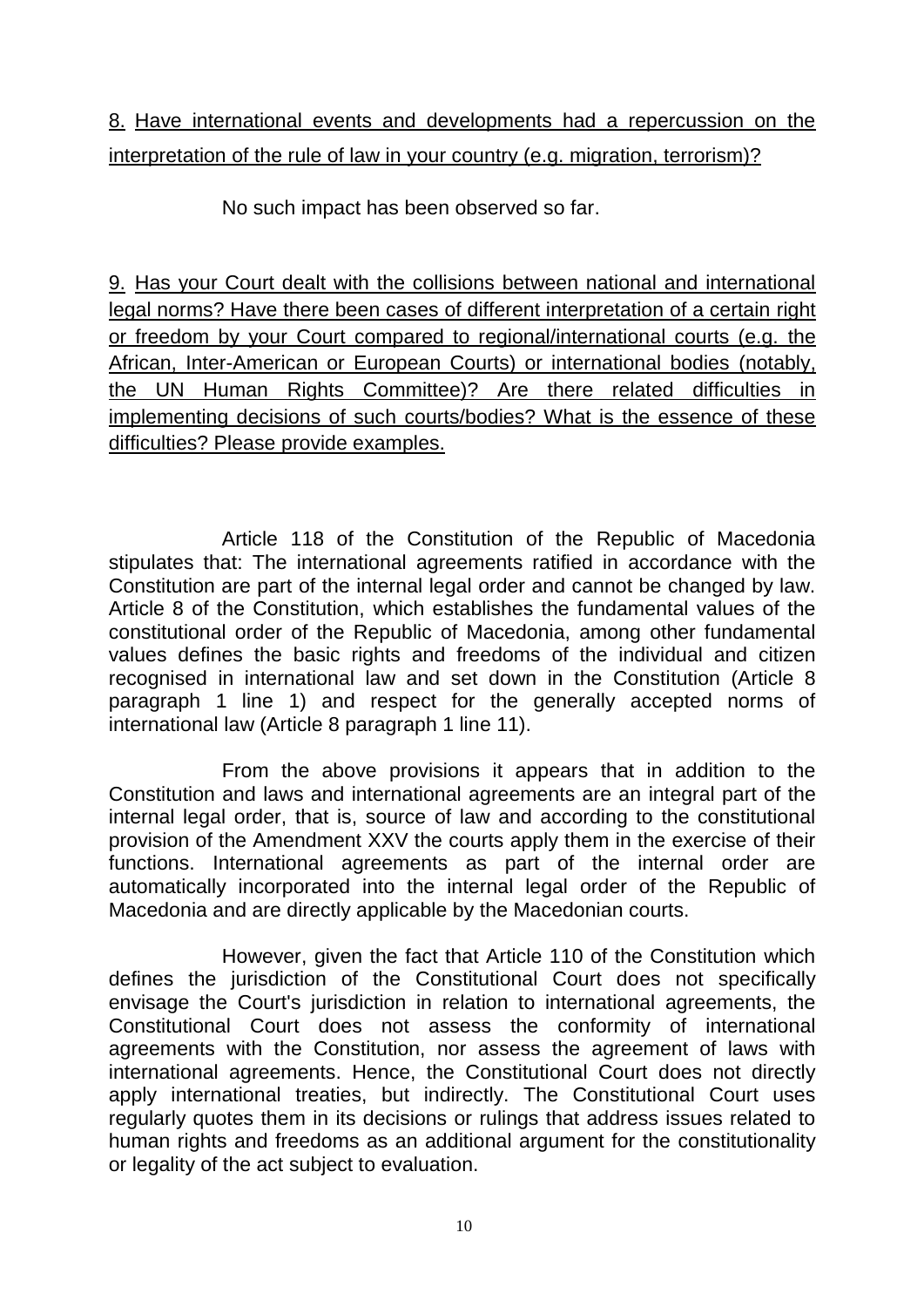#### **III.** The law and the state

## 10. What is the impact of the case-law of your Court on guaranteeing that state powers act within the constitutional limits of their authority?

The rule of law implies the realisation of the principle of constitutionality and legality in its formal-legal meaning in terms of merits, compliance of all acts in the country with the highest act - the Constitution. However, the rule of law implies wider understanding of the fundamental values of the Constitution, which is subjection of all state bodies to the Constitution and laws, that is, obligation of all state bodies and public officials in their powers, actions and activities to adhere to the Constitution, laws or legal order. Hence, the rule of law is considered to be a fundamental, basic principle of the organisation and functioning of the state which is linked to the principle of separation of powers, which prevents the concentration of power in one center or one body and allows it to be divided into multiple autonomous and independent bodies that have constitutionally defined powers, that is, constitutionally established competencies. The Constitutional Court in this regard is the controlling authority which by performing its core competence assessing the constitutionality and legality - can intervene in case of violation of the separation of powers, that is, when a certain state authority, with the acts it adopts, exceeds its constitutional competences. The following may be stated as examples of case-law.

With its Decision **U.broj.28/2006 of 12 July 2006**, the Constitutional Court repealed a provision of the Rules of the Assembly of the Republic of Macedonia which gave the opportunity for the Assembly of the Republic of Macedonia to decide on excluding the public from the work of the Assembly by a majority vote of the total number of Representatives, contrary to the constitutional provision which stipulates a 2/3 majority vote to exclude the public from the work of the Assembly.

With its Decision **U.br.167/2002** of 23 April 2003, the Constitutional Court repealed the Decree adopted by the Government of the Republic of Macedonia which had provided the right to use a passenger motor vehicle of the former Prime Minister after the termination of his office. The Court held that with this bylaw the Government had overstepped its authority because it had defined rights for the Prime Minister after the cessation of his office that were not for the purposes of performing the official duties. The Court held that the stipulation of certain rights following the termination of the function of a former president of the Government made these rights become privileges just because of the fact that certain person in a certain period of time was the holder of public function, that is, it called into question the principle of equality and the principle of the rule of law laid down in the Constitution.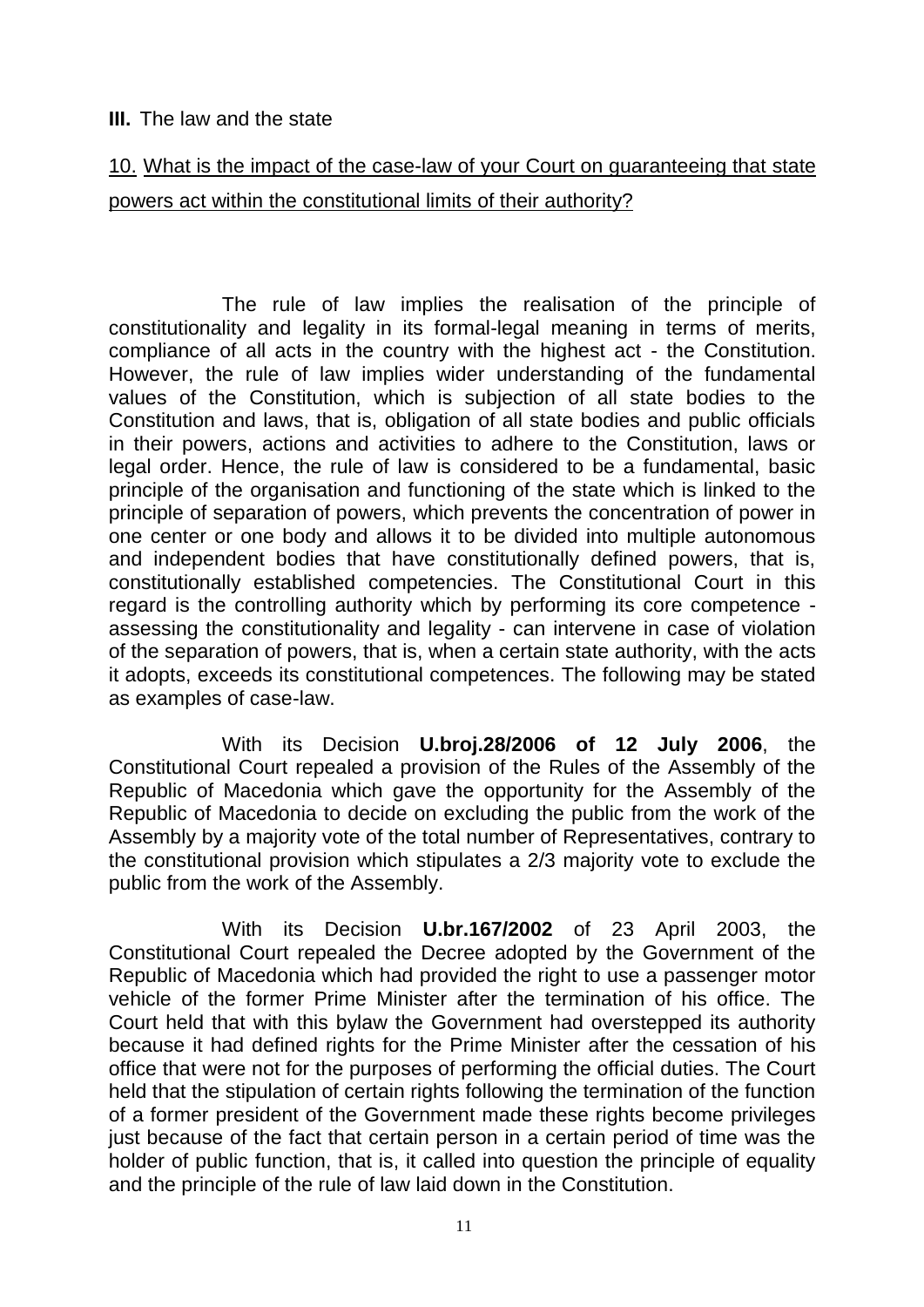In its Decision **U.br.237/2009<sup>10</sup>** of 28 April 2010, the Court found exceeding of powers of the Judicial Council of the Republic of Macedonia in prescribing the criteria for evaluating the performance of judges by a bylaw. The Court held that this matter was very important for the professional career of judges and the inconsistent approach to its regulation could jeopardise the principle of the rule of law and the separation of state powers into legislative, executive and judicial, as the fundamental constitutional values of the Republic of Macedonia.

11. Do the decisions of your Court have binding force on other courts? Do other/ordinary courts follow/respect the case-law of your Court in all cases? Are there conflicts between your Court and other (supreme) courts?

Pursuant to Article 112 paragraph 3 of the Constitution, decisions of the Constitutional Court are final and enforceable since they are mandatory for all agencies, organisations and institutions, including other courts.

When the Constitutional Court in the proceedings of abstract control of laws determines that a law or a provision is contrary to the Constitution and annuls or repeals it, the legal effect of the court's decision is such that the act virtually becomes null and void and is no longer part of the legal order, which is reflected in all proceedings before other courts deciding on applications for the exercise or protection of the rights of citizens based on the annulled law. In such case in the decision-making on individual applications the competent court cannot apply the law or regulation annulled, but will apply the law or regulation that was applicable before it.

In accordance with this legal effect of annulling decisions of the Constitutional Court, and to eliminate the consequences of the application of the law or other regulation that was annulled, Article 81 paragraph 1 of the Rules of the Constitutional Court stipulates that everyone whose rights have been violated by a final or enforceable act adopted based on law, regulation or other general act which was annulled by a decision of the Constitutional Court shall be entitled to request the competent authority to annul that individual act, within 6 months from the date of publication of the decisions of the Court in the Official Gazette of the Republic of Macedonia. If the change in a single act cannot remove the consequences of the application of the law, regulation or

1

<sup>10</sup> The Court underlined that: *"The Judicial Council has a constitutional obligation to guarantee the independence of the judiciary, and that according to the Court can be done by professional, responsible and impartial enforcement of the constitutional and legal provisions that regulate the judiciary in the Republic of Macedonia and especially its competences, and not by taking legislative*  function, in the case with the determination of the criteria for monitoring and evaluating the *performance of judges."*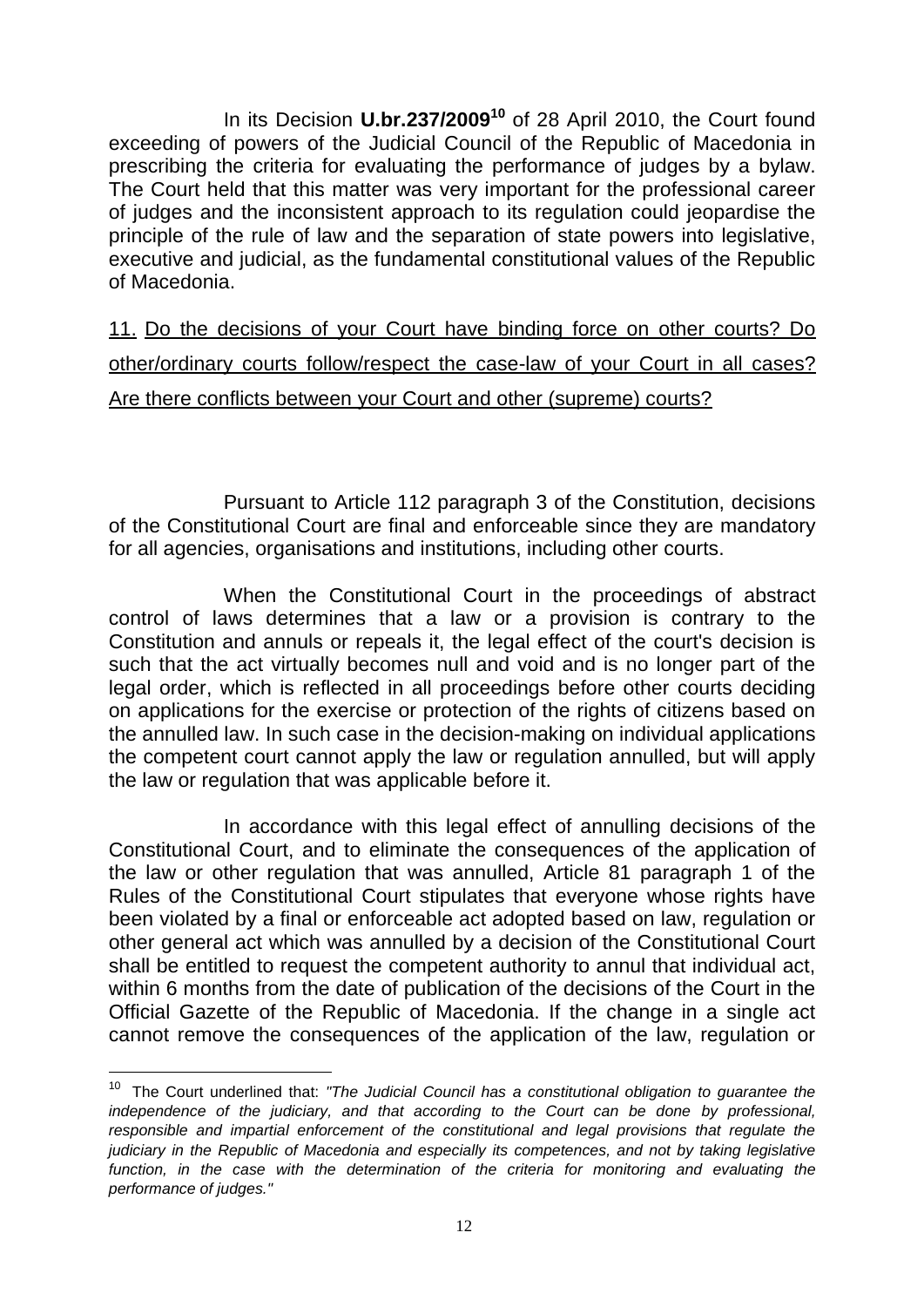general act annulled by the decision of the Constitutional Court, the Court may determine the consequences be removed by reinstatement, with compensation for damages or otherwise.

However, no procedural law of the Republic of Macedonia contains specific provision that reopening court proceedings may be required also in the event when a decision of the Constitutional Court annulled the law on the basis of which a final court decision was taken. However, the absence of such a provision should not be an obstacle for the competent court to decide on a specific request of the party for annulment or amendment of a final court decision on this ground as well, because the annulling decision of the Constitutional Court obliges it, given that its legal effect applies to everyone *(erga omnes),* including other courts.

Unlike the legal effects of decisions of the Constitutional Court that annul or repeal law, other regulation or general act relating to everyone, the effects of the decisions of the Constitutional Court that annul individual final or effective act that has violated a freedom or right of the citizen, are restricted only between the parties in the dispute decided by the annulled act. The effect of such decisions of the Constitutional Court is *inter partes.*

Courts normally comply with the decisions of the Constitutional Court and so far there has been no case of conflict between the Constitutional Court and other courts. Courts in accordance with the existing Law on Courts may appear as applicants in the proceedings for assessment of the constitutionality and legality before the Constitutional Court by initiating a procedure for so-called concrete control of constitutionality. Namely, in accordance with Article 18 of the Law on Courts, the Court lodges an application for initiating a procedure for assessing the compliance of a law with the Constitution when a question is raised in the procedure for its compliance with the Constitution, for which it shall notify the immediate higher court and the Supreme Court of the Republic of Macedonia. When the court considers the law to be applied in the present case is not consistent with the Constitution, and constitutional provisions cannot be directly applied, it will suspend the procedure pending the decision of the Constitutional Court of the Republic of Macedonia.

12. Has your Court developed/contributed to standards for law-making and for the application of law? (e.g. by developing concepts like independence, impartiality, acting in accordance with law, *non bis in idem, nulla poena sine lege,* etc.)?

See case-law referred to in the answer to question I/4.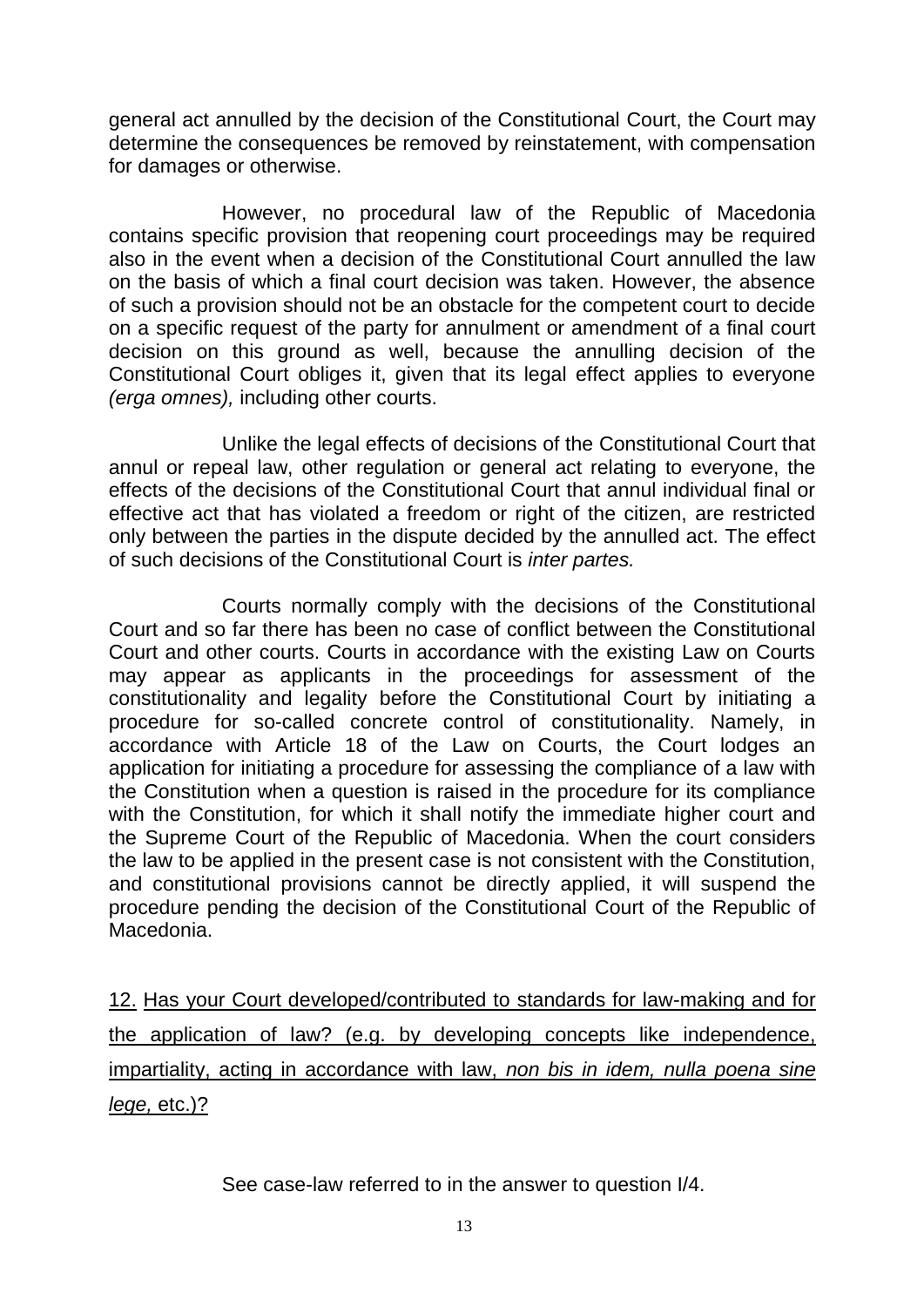Regarding the independence of the judiciary, in its **Resolution U.br.277/1995** of 29 November 1995, the Court held that the principle of independence and autonomy in exercising the juridical function guarantees the objective, impartial and conscientious performance of the judicial function which must be immune from the influence of individuals or institutions. The Court pointed out that independence is ensured above all with the election of judges with unlimited term of office, judicial immunity and other guarantees. As one of the guarantees that ensures the independence of judges and jurors, in the opinion of the Court, is the limitation in the same court to be elected judges and jurors who are related or married, which prevents to influence certain judges by persons elected in the same court who using their office and family relations are in a position to exert influence when making certain decisions.

## 13. Do you have case-law relating to respect for the rule of law by private actors exercising public functions?

With its **Decision U.br.1/2014** of 10 December 2014 the Constitutional Court **repealed** Article 83 paragraph 7 of the Statute of the Bar of the Republic of Macedonia which gave opportunity for the Bar to dismiss the request of a lawyer for termination of lawyer's activities, if he has not paid the membership fee. Based on the principle of the rule of law and separation of powers, as well as the constitutional position of the Bar as an independent and autonomous public service providing legal assistance and carrying out public mandates in accordance with the law, the Court pointed out that with the contested provision the Bar, wanting to disciplining lawyers with respect to timely payment of dues, actually exceeded its legal powers and could not condition the termination of the right to engage in legal activities by paying a membership fee. The Court held that this violated not only the principle of the rule of law, but also the constitutionally guaranteed right to work and free choice of employment set out in Article 32 of the Constitution.

With its **Decision U.br.31/2007<sup>11</sup>** of 9 January 2008 the Constitutional Court repealed the provisions of Article 12-a paragraph 4 and Article 12-b of the Law on Attorneyship which established unworthiness for performing legal activities. The Court held that the possibility of the Bar to refuse entry in the register of lawyers of a person whom it deemed unworthy of

<u>.</u>

<sup>&</sup>lt;sup>11</sup> The Court pointed out that: "The rule of law is a fundamental value of the constitutional order of the *Republic of Macedonia, under which what should be understood is domination of objectified rule. According to the Court what must be established necessarily are objective facts and circumstances related to the exercise of a right, which sphere includes the right to engage in attorneyship activities. The Court finds that the impugned provision contains no objective standards as to who is not worthy to carry out attorneyship activities, that is which earlier behaviour or activities which they previously performed make a man unfit to perform attorneyship activities. That makes the provision unclear, insufficiently defined and determinable, and in the absence of precise and clear criteria leaves room for arbitrariness which calls into question the principle of the rule of law."*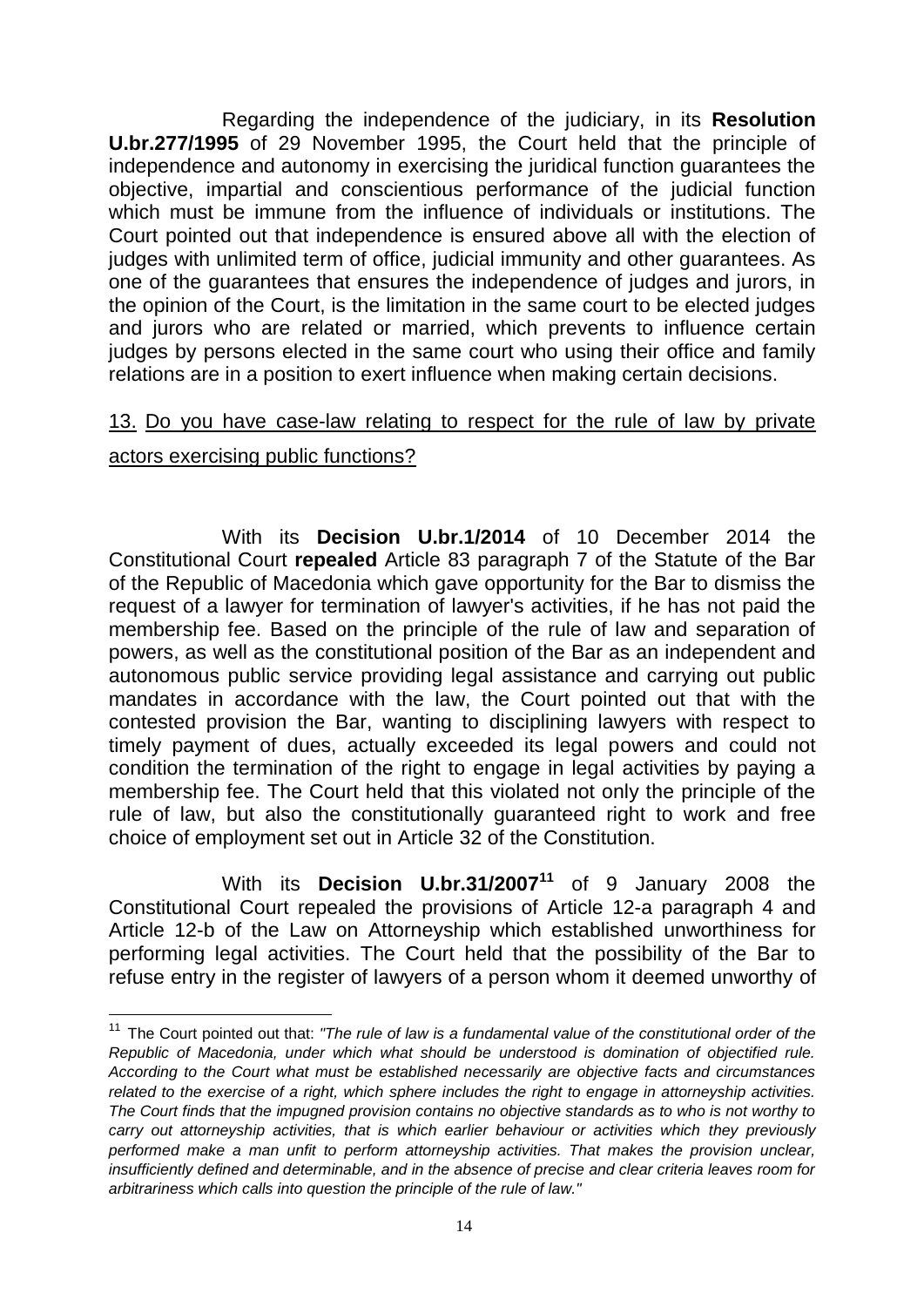performing legal activities due to previous behaviour or activity, was widely undefined discretionary right of the Bar that was targeting the dignity of individual.

14. Are public officials accountable for their actions, both in law and in practice? Are there problems with the scope of immunity for some officials, e.g. by preventing an effective fight against corruption? Do you have case-law related to the accountability of public officials for their actions?

The question of immunity of public officials in the Republic of Macedonia is regulated by the Constitution, under which immunity is enjoyed by the following holders of public offices: the President of the Republic, Members of Parliament, Prime Minister, judges, prosecutors, members of the Judicial Council and the Constitutional Court judges. Thereby the Constitution provides for two types of immunity: material legal immunity, that is, immunity for an opinion in the performance of public office, and procedural and legal immunity, that is, immunity from detention or arrest. Until 2005 ministers in the government also enjoyed immunity, but according to the recommendations of GRECO, the constitutional amendments of 2005 removed the immunity of ministers in order to allow holders of these functions to be prosecuted for corruption-related offences. The position of the Constitutional Court regarding the immunity of public officials is that immunity is a constitutionally regulated matter and that the legislator cannot by law expand the circle of public officials who enjoy immunity $12$ .

### **IV. The law and the individual**

<u>.</u>

### 15. Is there individual access to your Court (direct/indirect) against general acts/individual acts? Please briefly explain the modalities/procedures.

In the Republic of Macedonia there is a direct individual access of citizens before the Constitutional Court in both the proceedings for assessing the constitutionality and legality of laws and general legal acts and the proceedings for protection of rights that the party believes to have been breached with an individual act by a court or administrative authority.

The *actio popularis* principle set out in Article 12 of the Rules of the Constitutional Court, according to which any person can lodge an

 $12$  Assessing the constitutionality of the provision of the Attorneyship Law which stipulated that attorneys enjoy immunity, with its Decision U.br.173/2002 of 7 May 2003 the Constitutional Court noted that: "*under the Constitution enjoyment of immunity is reserved only for certain holders of public functions as laid down in the Constitution itself, and not for holders of other functions determined by law, as set out for attorneys in the specific impugned provision of the Law."*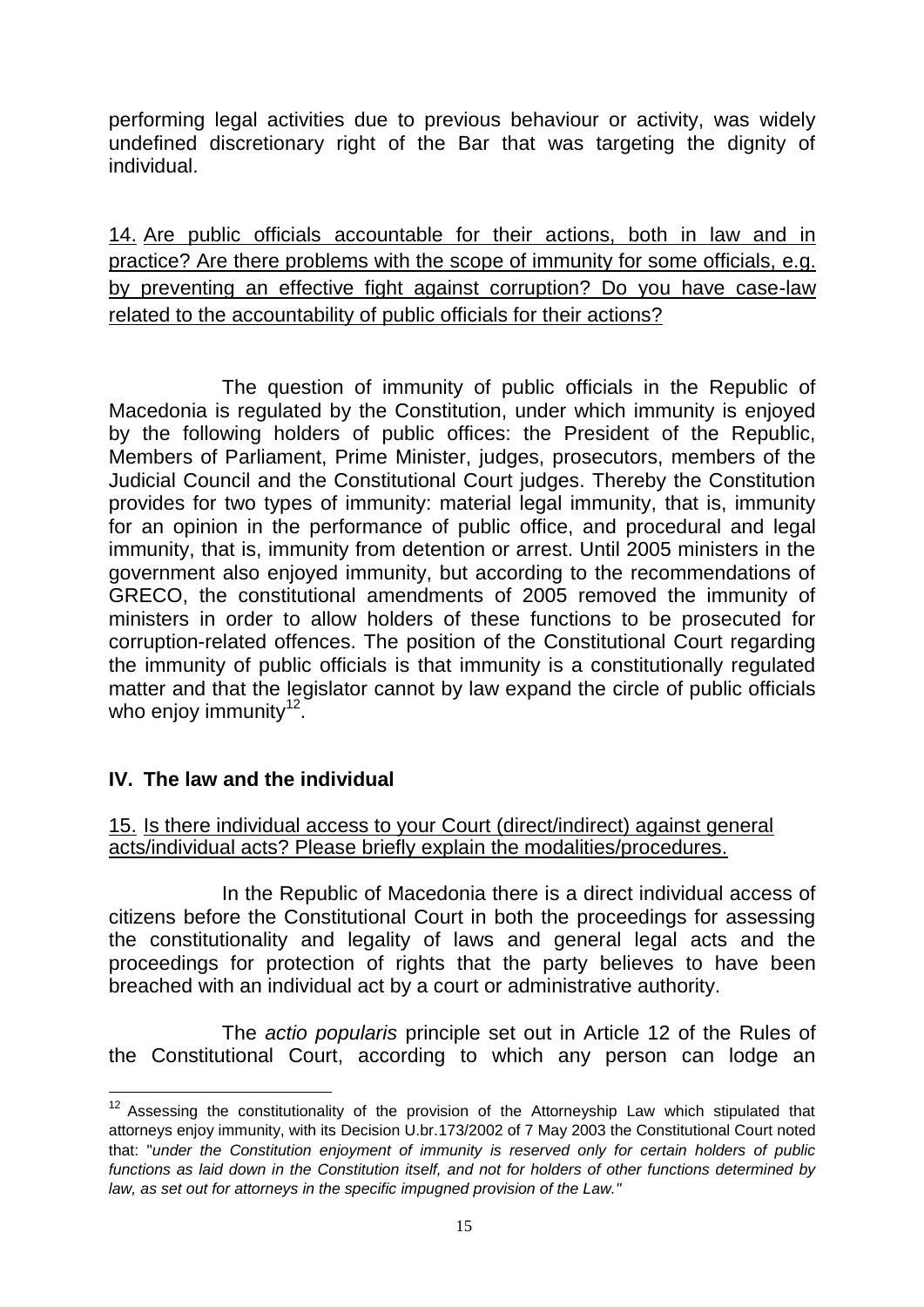application for initiation of proceedings for assessing the constitutionality of a law or constitutionality and legality of a regulation or other general act. The lodging of the applications is not bound by the existence of a legal interest of the applicant. It is only required that the application be drafted in the proper form, that is, content.

Under the Constitution, the Constitutional Court protects the freedoms and rights of the individual and citizen relating to the freedom of belief, conscience, thought and public expression of thought, political association and action and the prohibition of discrimination against citizens on the grounds of sex, race, religion, national, social or political affiliation. Unlike the abstract normative control, subject to assessment under this mandate are individual acts and actions of public authorities that citizens believe to be violating some of their constitutional rights. Subject to challenge can be not only administrative act, but also a court decision in any instance.

The procedure for the protection of the freedoms and rights of the individual and citizen relating to the freedom of belief, conscience, thought and public expression of thought, political association and activity and the prohibition of discrimination on grounds of sex, race, religion or national, social and political affiliation, shall be initiated by a request for the protection of freedoms and rights of anyone who believes that some of these rights and freedoms are violated by a final or effective act or action. Thereby, the request must be made in the proper form, that is, it should include the act or action violating freedoms and rights, facts and evidence thereof, the reasons for which protection is required and other relevant data.

The Constitutional Court decides on the protection of freedoms and rights as a rule based on a held public debate, to which the Ombudsman is invited. In order to protect the freedoms and rights court can annul the individual act, prohibit the effect causing the infringement or dismiss the request. This procedure is based on the principles of priority and urgency.

#### 16. Has your Court developed case-law concerning access to ordinary / lower courts (e.g. preconditions, including, costs, representation by a lawyer, time limits)?

In terms of access to the courts applies the basic principle contained in the Law on Courts, according to which no one can be denied access to the courts for the protection of fundamental rights and freedoms due to lack of material resources. As an example of the constitutional case-law in this regard we cite the **Decision U.br.188/2008** of 17 December 2008 by which the Constitutional Court did not initiate proceedings for assessing the constitutionality of the Civil Procedure Act which envisaged that the court would not act on a lawsuit or take other action for which the court fee was not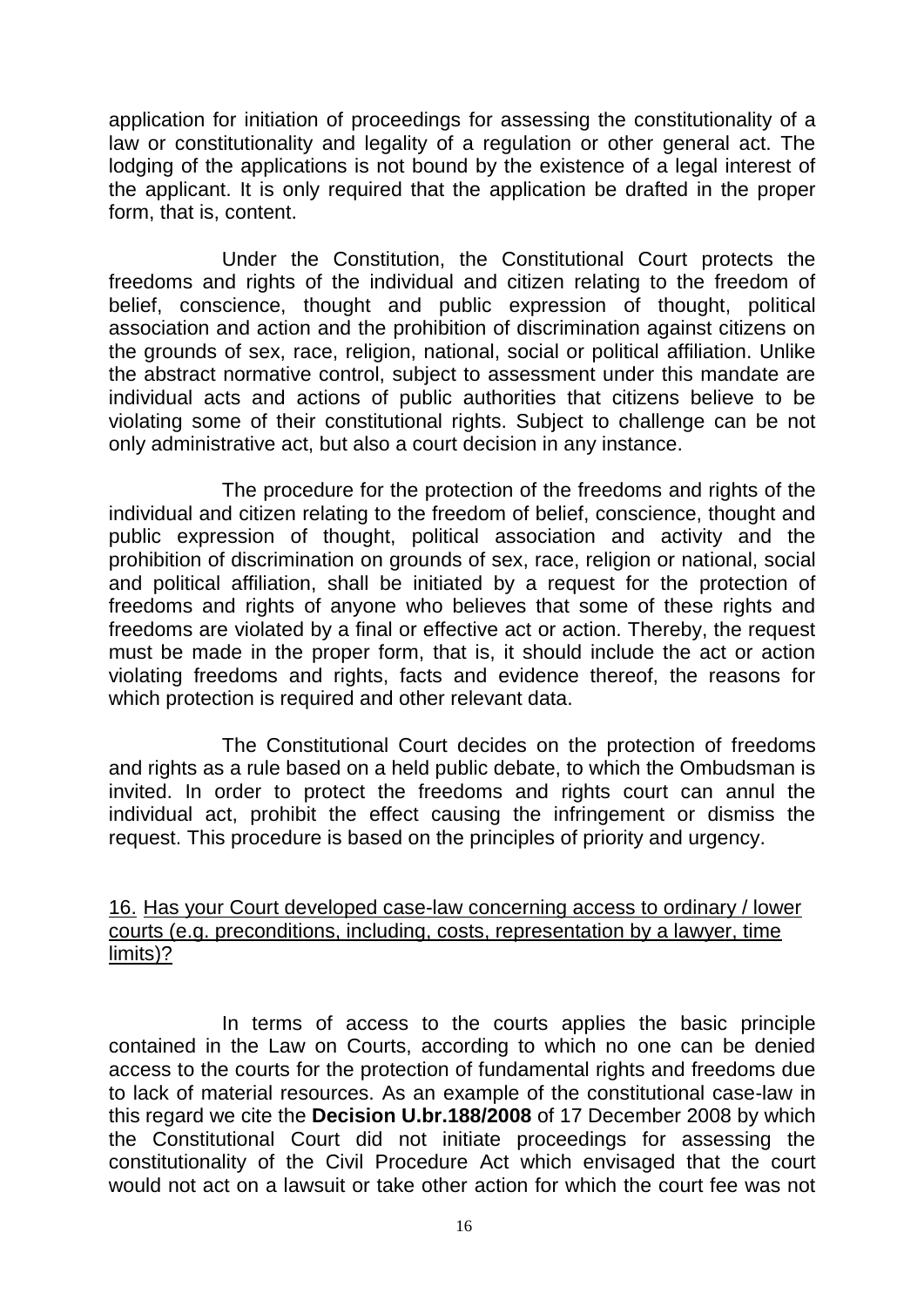paid and that if the plaintiff did not pay the court fee within 15 days of the date of filing the lawsuit the lawsuit shall be considered withdrawn. The Court held that this provision was not contrary to the Constitution, given that the law provided for the option of exemption from payment of legal costs.

In its **Decision U.br.2/2016** of 28 September 2016 the Court found violation of the right to defence of the defendant in criminal proceedings with the stipulation that for crimes which may be punishable by imprisonment of at least ten years a defence attorney may be an attorney with experience of at least five years after passing the bar exam. The Court held that the right to choose a defence counsel from among the attorneys could not be conditioned by the legislator by prescribing additional special conditions different from the conditions for obtaining the work licence as the case with the contested provision was, but it was the party to choose which attorney would represent him in the concrete court proceedings.

Concerning the right of appeal before an administrative court, see **Decision U.no.231/2008** of 16 September 2009 referred to in the answer to the question I/4.

## 17. Has your Court developed case-law on other individual rights related to the rule of law?

Yes, on the relationship between the rule of law and individual rights that are considered to represent the constituent parts of this principle, see the examples presented in the answer to question no.I/4.

Here we mention the **Decision U.br.34/2005** of 31 May 2006 concerning the deprivation of liberty and the right of presumption of innocence. With this decision, the Constitutional Court repealed the provisions for mandatory detention under Article 184 paragraph 2 and Article 185 paragraph 1 of the Criminal Procedure Code. The Court found that by including the measure of compulsory detention for crimes that entail life imprisonment, the judge is denied based on his free judicial conviction and comprehensive and careful assessment of the facts and evidence to assess whether there are grounds for detention stipulated in the Criminal Procedure Code<sup>13</sup>.

<u>.</u>

 $13$  In the reasoning of the Decision the Court held that the provision of mandatory detention shifted the constitutional position of the court to decide on the need and merits of detention as the strictest measure to ensure the presence of the defendant in criminal proceedings, and through this peremptory norm obliged the court only formally to adopt a decision on detention. The stipulation of an obligation for the court to render a compulsory detention only because the law imposes it imperatively, means that the Law for specific crimes opted for detention, not the court, as a result of which the Court finds that this provision violates the constitutional principle of the rule of law, separation of powers and the right of presumption of innocence.